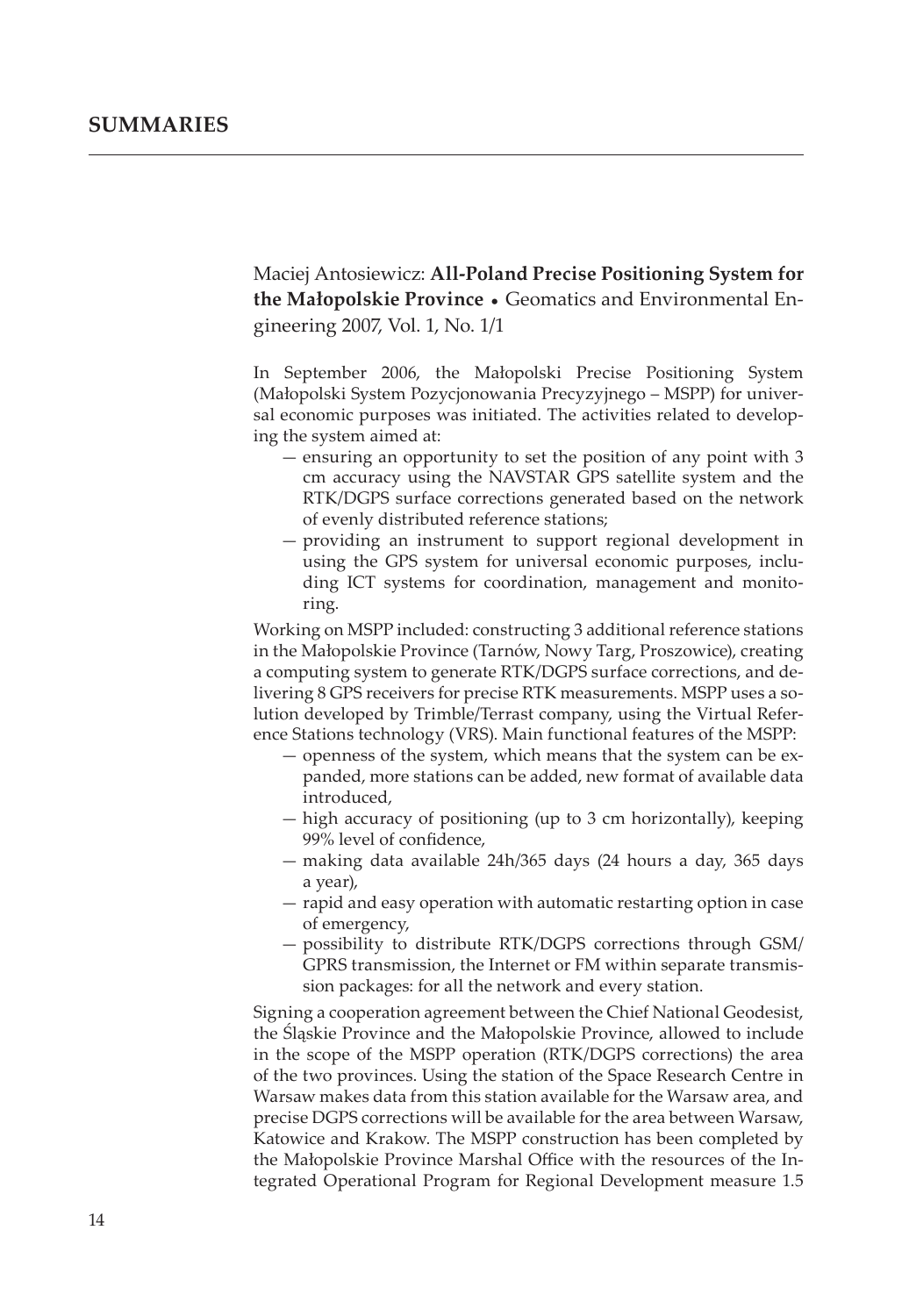- Information Society Infrastructure, constituting a part of the European Regional Development Fund.

**Keywords:** Precise Positioning System, GPS, RTK, DGPS, Virtual Reference Station (VRS)

Mieczysław Bakuła, Stanisław Oszczak, Radosław Baryła, Dariusz Popielarczyk, Wojciech Jarmołowski, Arkadiusz Tyszko, Bartłomiej Oszczak, Eliza Sitnik, Rafał Gregorczyk, Paweł Wielgosz, Jacek Rapiński, Grzegorz Jesiotr: Determination of Coordinates of Control Points in the Wieruszów District Area . Geomatics and Environmental Engineering 2007, Vol. 1, No. 1/1

The paper presents the methodology of GPS measurements and data elaboration for control points in the Wieruszów District area. GPS measurements of 988 points were executed with the use of static method during ten days of measurements and twelve GPS receivers of Ashtech company i.e. Z-XII, Z-Surveyor, Z-Xtreme. The results and analyses of adjustment and transformation from ETRF-89 to the national coordinate systems: "1965" and "2000" were also presented. Due to bad observational conditions of GPS measurements there were about thirty points on which GPS measurements were repeated in order to achieve reliable and accurate results. Additionally, loop closures of baselines and geometric conditions of ambiguity network solutions were successfully useful before final adjustment.

Keywords: ambiguity resolution, ETRF-89, GPS

Piotr Banasik: The Determination of Normal Height and Characteristic of Gravity Field for KRAW Permanent Station . Geomatics and Environmental Engineering 2007, Vol. 1, No. 1/1

The results of leveling measurements carried for the determination of normal height of the KRAW point - permanent station, located on C4 AGH apartment are presented. The results of gravity measurements and its vertical gradient carried outside and inside the building are presented as well. The values of gravimetric anomalies and distance between quasi-geoid and ellipsoid on that area were calculated. Determined values complete existing geodetic characteristic of the KRAW point.

Keywords: GPS permanent station, levelling, gravimetric measurements

Radosław Baryła, Mieczysław Bakuła, Stanisław Oszczak: Utilization of GPS Positioning Methods for Modernization of **Geodetic Control Network and Cadastre • Geomatics and En**vironmental Engineering 2007, Vol. 1, No. 1/1

In his paper, a new technology for land and buildings registration modernization supported by GPS (Global Positioning System) technique is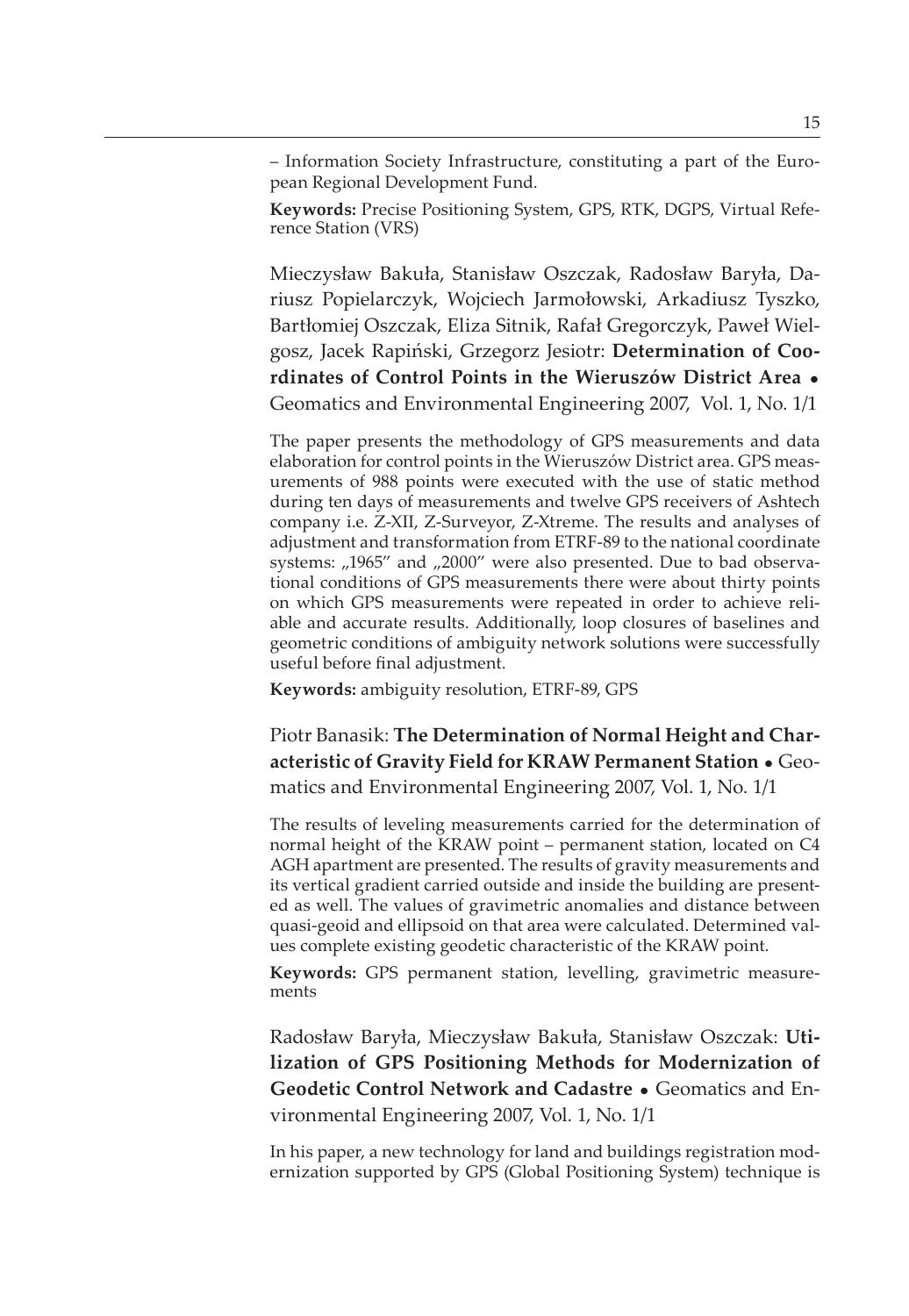presented. The modernization is based on archival materials and new coordinates of the reference network. The new coordinates are provided through strengthening an existing reference network with new points derived from GPS survey. As the result of the modernization, a numeric map of parcel and building cadastre together with the list of parcel areas calculated from numeric map data is provided. The authors provide also insight into RTK (Real-Time Kinematic) GPS technique that allows for centimeter-level point surveying in any user-defined reference frame. The feasibility of using RTK GPS technique for works related to cadastre modernization is also discussed.

Keywords: GPS, RTK, geodetic control network, cadastre, digital map

Józef Beluch, Mariusz Frukacz, Józef Mróz, Andrzej Pokrzywa, Tadeusz Szczutko: The studies of precise levelling equipment **in Geodetic Metrological Laratory of AGH •** Geomatics and Environmental Engineering 2007, Vol. 1, No. 1/1

In order to examine precise levelling equipment one should check geometric conditions of the levelling instrument, the appropriacy of functioning of its single elements as well as the calibration of rods used in the set with the instrument. The set for studying the levelling equipment contains: optical collimators, a thermal chamber to calculate the coefficient of thermal expansion of the invar band rods and interferential measurement set Hewlett-Pacard HP 5529A. The set is used to check levelling instruments on horizontal base and the calibration of rods on the vertical comparator. The technology of invar rods developed in Geodetic Metrological Laboratory enables one to determine the values of the average horizontal metre of the rod with an average error of about 1.4- $2.0 \mu m/m$ . Both the technology of the calibration of rods with the automatic elimination of systematic errors that are made by the mechanical system of the comparator column and substitution of the optical observation with the analysis of the picture of the rod graduation from the camera are still tested.

Keywords: laser interferometer, calibration, code staff, precise levelling

Józef Beluch, Mariusz Frukacz, Józef Mróz, Andrzej Pokrzywa, Tadeusz Szczutko: The Results of the Research Concerning the Coefficient of the Linear Thermal Expansion of Invar Levelling Rods After the Modernization of the Chamber in Metro**logic Geodetic Laboratory of AGH in Cracow •** Geomatics and Environmental Engineering 2007, Vol. 1, No. 1/1

Construction solutions of a thermal chamber developed within the framework of the research grant of SRC (Scientific Research Committee) have been presented. These solutions enable to determine the coefficient of the linear thermal expansion (CLTE) of the invar band of rods for pre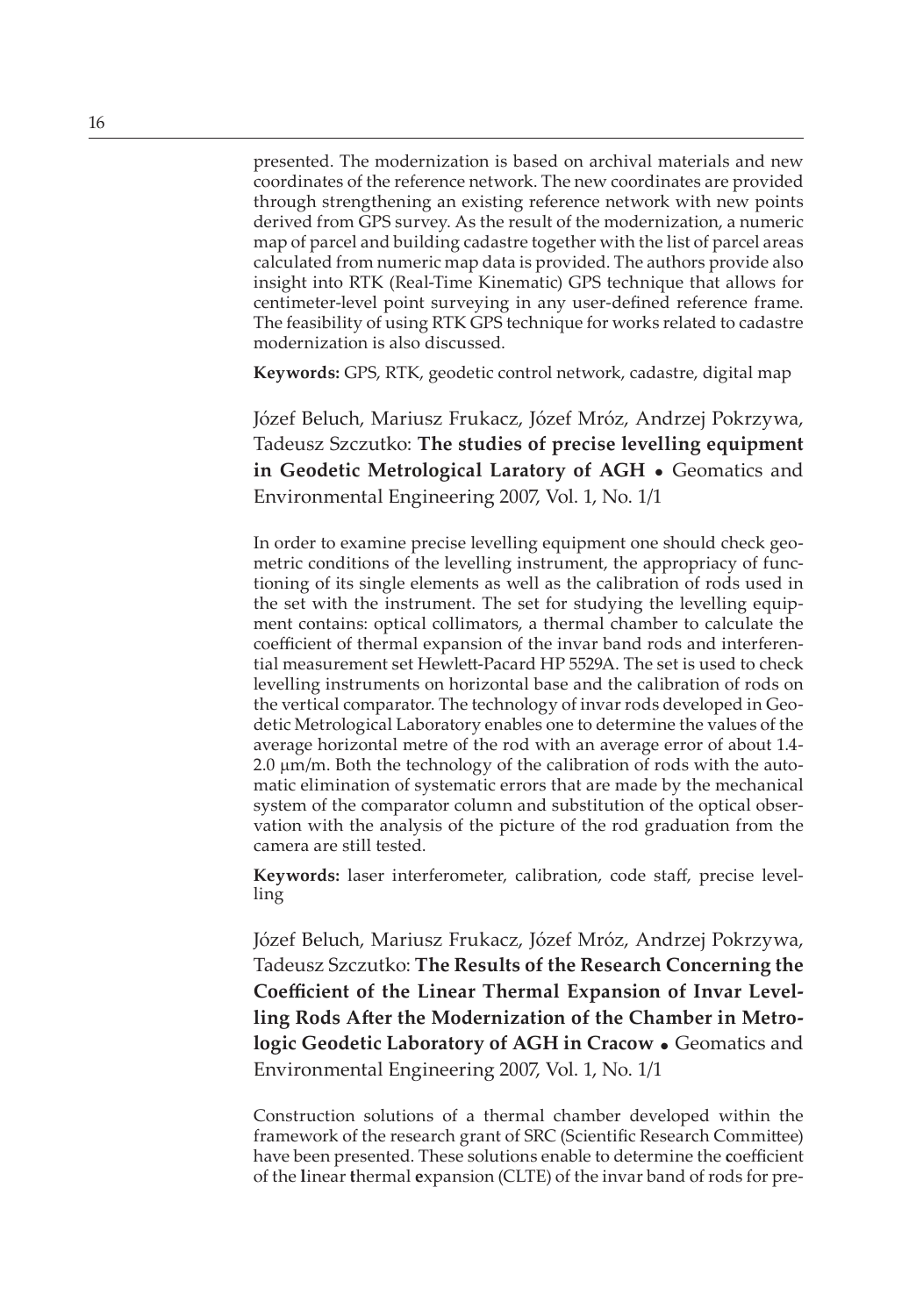cise levelling. The determination technology and the calculation procedure of CLTE which are applied in Geodetic Metrologic Laboratory of AGH (Academy of Mining and Metallurgy) in Cracow have been shown. Main research problems connected with the determination of CLTE of the invar band of rods including the anomalies of length changes of the invar exposed to thermal changes, a thermal hysteresis of the invar, as well as the phenomenon of non linear length changes of the invar under the influence of a temperature have been characterised. Characteristic results of determination of CLTE of the invar band together with their analysis have been presented. The values of coefficients of the linear thermal expansion and their unreliability determined in Geodetic Metrologic Laboratory of AGH (Academy of Mining and Metallurgy) in Cracow and in Finnish Geodetic Institute have been compared for two coding rods Topcon-Nedo.

**Keywords:** the coefficient of the linear thermal expansion, an invar, precise levelling, levelling rods/staff

Jarosław Bosy: Precise Processing of GPS Observations in **Local Networks Connected to the EPN/IGS Permanent Sta**tions • Geomatics and Environmental Engineering 2007, Vol. 1, No. 1/1

The local GPS networks are processed in connection to permanent GNSS stations of EUREF Permanent Network (EPN) or/and Interna tional GNSS Service (IGS). The permanent GNSS stations are used for realization of Terrestrial Reference Frame (e.g. International Terrestrial Reference Frame), precise orbits determination and ionosphere and troposphere models. The products of above networks solutions give the possibility of reference frame realization and higher accuracy of estimated parameters in local GPS networks. In the paper the processing methodology of a local GPS network connected to IGS/EPN permanent stations and same examples has been presented

**Keywords:** local GPS networks, GPS data processing

Jacek Rapiński, Sławomir Cellmer: Influence of pseudolite observations on GPS network adjustment . Geomatics and Environmental Engineering 2007, Vol. 1, No. 1/1

This paper presents results of GPS network adjustment in difficult survey environment. Network was adjusted twice – with and without pseudolite observation. Calculations were made with authors own software for GPS and pseudolite data processing. The influence of pseudolite observation on GPS network adjustment was evaluated from differences between GPS only survey with no obstructions and Survey with obstructions with and without pseudolite.

Keywords: GPS, pseudosatelite, network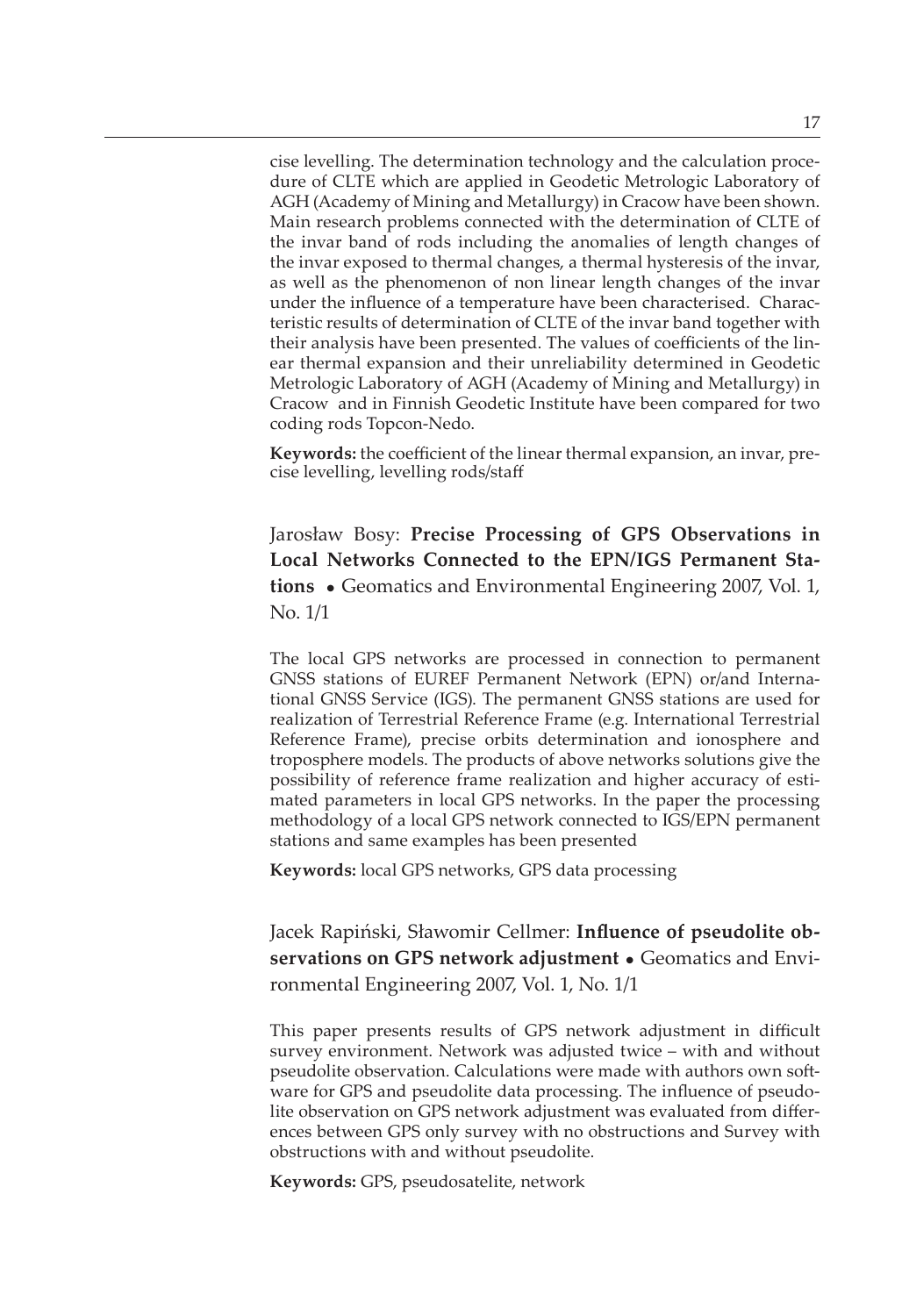Mariusz Figurski, Marcin Gałuszkiewicz, Paweł Kamiński: Monitoring of the Polish GPS Reference Stations Network . Geomatics and Environmental Engineering 2007, Vol. 1, No. 1/1

Dynamic development of permanent GNSS stations in Poland restores the problem of supervising the stations' performance and ETRS'89 system realization. Although the permanent GNSS stations' coordinates have been used for a few years now, their source is unknown. Permanent stations monitoring according to the EPN standards is one of the possibilities to solve the problem. The paper presents a concept of such a solution and the computation results obtained in 2006. The results analysis presents also a comparison of the coordinates with the results from the ASG-PL system.

Keywords: GPS, permanent station, GNSS station monitoring.

Idzi Gajderowicz: Proposal of New Polish Vertical Reference **Frame •** Geomatics and Environmental Engineering 2007, Vol. 1, No. 1/1

Polish first class leveling network has been measured in the period of 1999-2002. The paper presents main parameters of the network and definition of new Polish vertical reference frame. The frame should fulfil the following conditions:

- $-$  Heights of bench marks determined by new measurements, in new reference frame, should be as close as possible to the heights given in Kronsztad 1986 frame which was created for elaboration of the measurements carried out in the period 1974-1982.
- Results of new measurements should not be distorted by adjustment of the network based on old heights of reference bench marks (taken for example from the Unified Precise Leveling Network created for East European countries).

The following procedure was applied for determination of new vertical reference frame:

- The network was adjusted as a network connected to one reference bench mark (Warsaw-Wola nodal point). Height of the reference bench mark was known in Kronsztad 1986 frame.
- For each of 15 permanent bench marks (monumented deeply in stable places) there was computed the difference R =  $\rm{H_{\rm{ww}}-H_{\rm{1986}}}$ between the height  $\rm{H}_{_{WW}}$  determined by the adjustment and the old height  $\mathrm{H_{_{1986}}}$  known in Kronsztad 1986.
- $-$  Height of the reference bench mark was increased by the average value of  $-R$ , equal to 6.1 mm, and the network was adjusted again. The differences  $C = H_{2006} - H_{1986}$  computed for the 15 permanent bench marks are in the range from -19 mm to +21 mm.

The average value of C for the 15 permanent bench marks is equal to 0.

Keywords: precise leveling, vertical reference frame, Kronsztad 1986, Kronsztad 2006.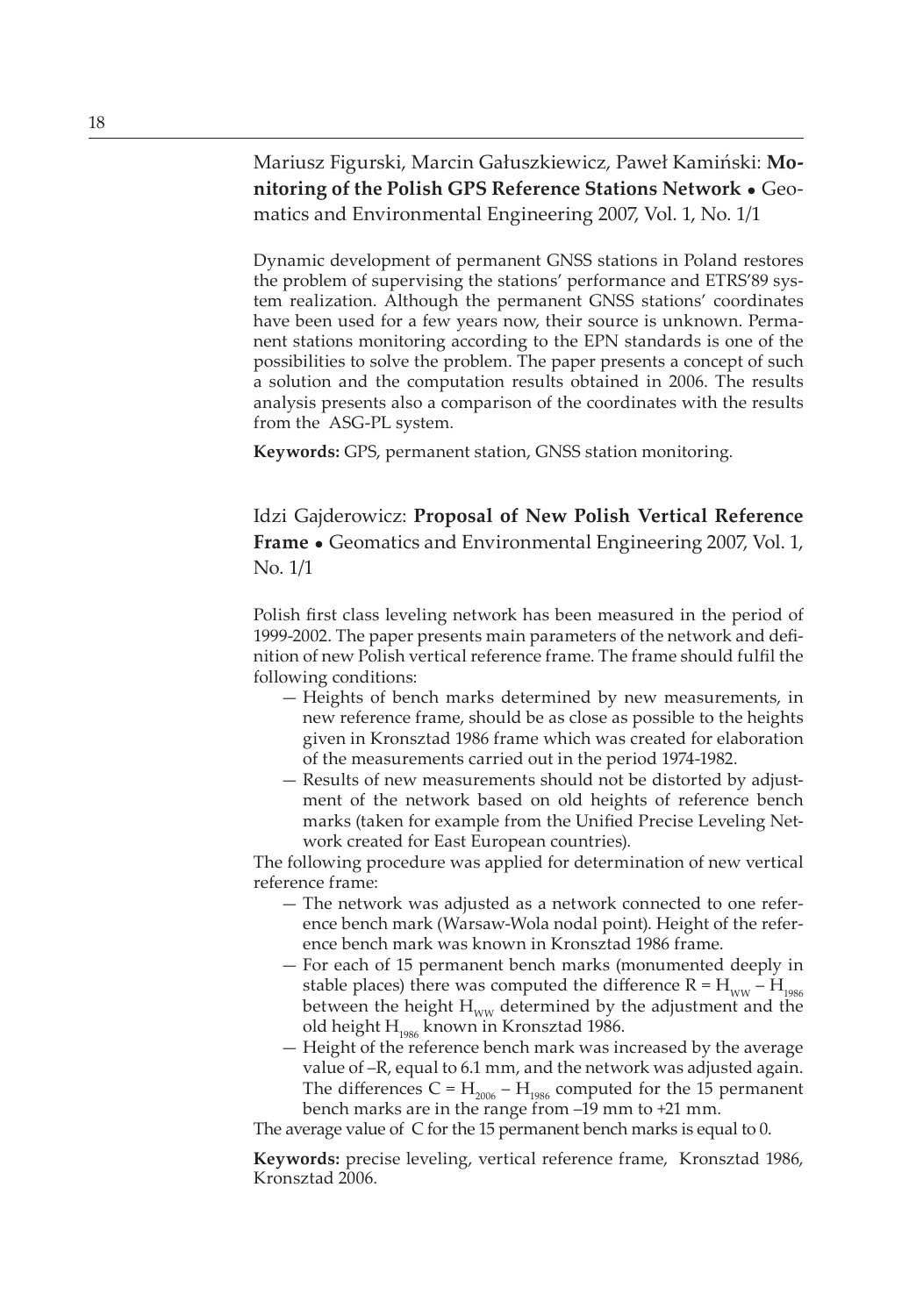Władysław Góral, Jacek Kudrys: Computation of the Antenna Phase Center Offsets Corrections in GPS Phase Measure- • Geomatics and Environmental Engineering 2007, Vol. 1, No. 1/1

The phase variations of GPS receiving antennas are a significant error component in precise GPS applications, especially with introduction of permanent reference station and the use at the same time of different antenna types. Than in order to further improvements in accuracy and reliability of GPS solutions in geodetic applications the introduction of corrections for offsets and phase center variations (PCVs) to GPS receiving antennas are needed. In this paper results obtained with using relative GPS antenna calibrations, only elevation-dependent variations, are presented. Two numerical examples where L1 and L2 phase measurements were processed are given.

**Keywords:** GPS phase measurements, antenna phase center offset.

Bernard Kontny, Sławomir Szwed, Marcin Zając: The Time Series of GPS Observation from Period of 9 Years Existence of Permanent Station "Wroclaw" Was Analyzed . Geomatics and Environmental Engineering 2007, Vol. 1, No. 1/1

Studied time series was formed from EPN Network weekly solutions. The identification of the movement character and movement velocity estimation were the aims of the analysis. Three models of the point's movement were assumed: linear model with invariable velocity monotonous movement (using robust estimation for linear model coefficients determination); model in which point location periodically changes and model with episodic displacement, or with coordinate jump. Results were analyzed and interpreted resulting following conclusions:

- 1. Linear model parameters consist of mainly Euro-Asiatic continental plate velocity. Residual (intraplate) velocity remains up to 1.5 mm/y NW after removing plate movement.
- 2. Periodic changes of "OC" point location were confirmed by results of spectral analysis. Periodical components for all coordinates have a character of long period oscillations. 9 and 4.5 year component dominates with amplitude 1.2 mm/y and 2.2 mm/y for horizontal coordinates, N and E respectively and 3.8 mm/y for vertical one.
- 3. Coordinate jumps (episodic displacements) were not detected for "WROC" station. The usefulness of this station for geodynamic studies was confirmed.

Keywords: permanent GPS station, time series, movement parameters, linear model, periodic components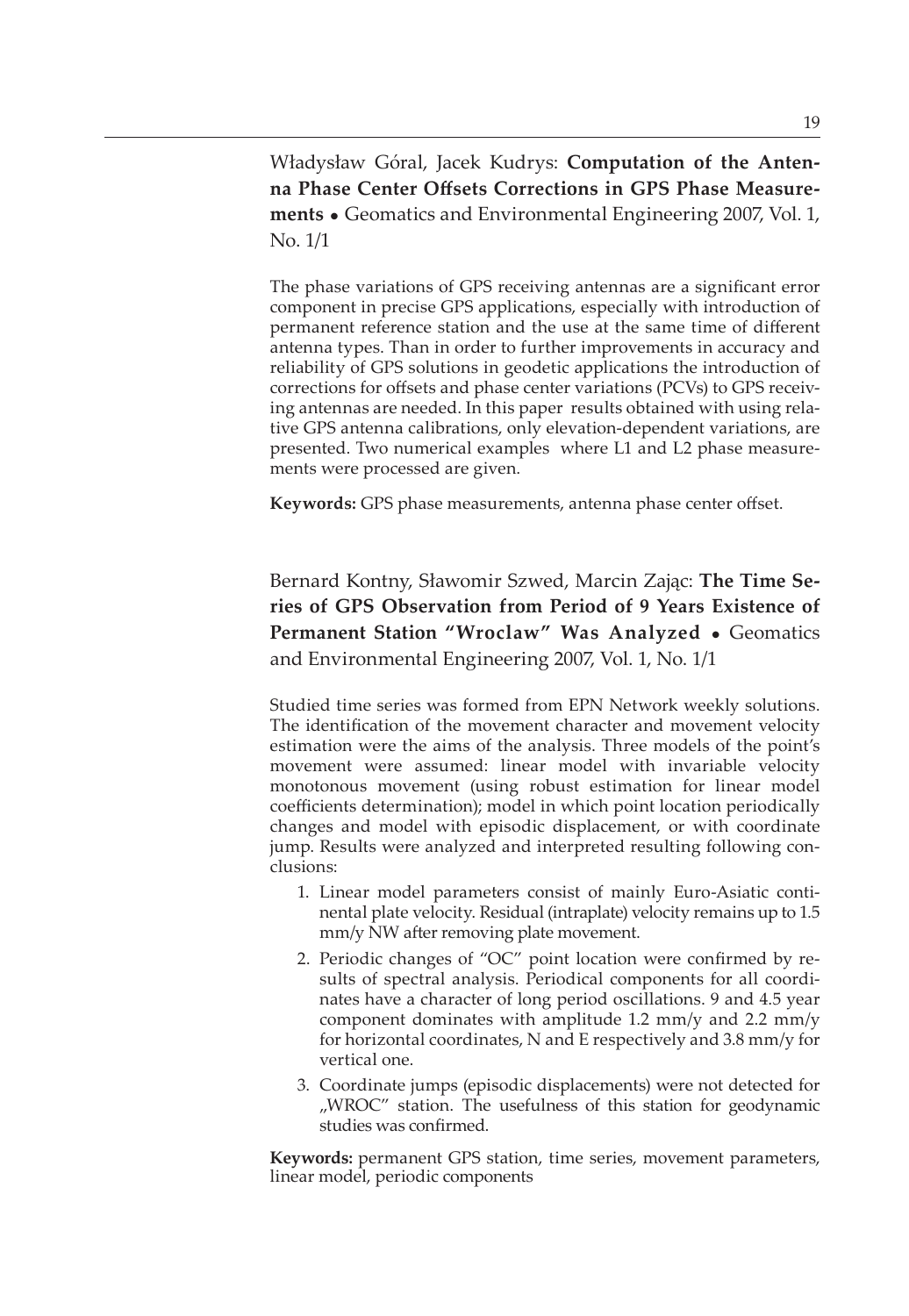Kamil Kowalczyk: Vertical Movements of Theearth's Crust in Poland • Geomatics and Environmental Engineering 2007, Vol. 1, No. 1/1

Work is in progress at present in Europe on the realization of the second stage of unifying the levelling networks in Europe, i.e. the kinematic adjustment of the UELN-95 network (resolution 5 of the EUREF symposium, Prague 1999). To perform such an adjustment, a model is necessary for vertical crustal movements for the area of Europe. For the area of Poland such movements calculated twice Tadeusz Wyrzykowski from the Institute of Geodesy and Cartography in Warsaw (1961, 1986). Ending the fourth levelling campaign and recording databases tide gauge, undertake repeated the test of calculation the vertical movements earth crust an area of Poland and made a model of these movements.

The paper uses the data of the third and fourth precision levelling campaigns in Poland and the data from tide gaude stations in Władysławowo, Ustka, Kołobrzeg and Świnoujście. On the basis of those data a model of vertical movements in the area of Poland was developed. During the first stage of the study, the relative vertical crustal movements referenced to the tide gauge in Władysławowo were computed. Next the vertical movements of tide gauge in Władysławowo in respect to the mean sea level of the Baltic Sea were determined. Elements of statistical analysis: moving average and linear regression methods were used for identification of tide gauge motions. Finally, the vertical movements of network bench marks relative to the mean sea level were determined. The model of vertical crustal movements in the area of Poland was developed by applying interpolation method. The model developed in that way should provide surveyors, geophysicists and geologists with precious information on the behavior of earth crust in the area of Poland. The model should also allow development of a kinematical levelling network in Poland.

**Keywords:** Vertical movements, levelling, tide gauges, GPS

Krzysztof Kroszczyński, Mariusz Figurski: Tropospheric Refraction in the Light of Mesoscale Meteorological Forecasting Models • Geomatics and Environmental Engineering 2007, Vol. 1, No. 1/1

The paper presents a method of determining the GPS slant delay on the basis of diagnostic and forecasted data from the COAMPS (Coupled Ocean/Atmosphere Mesoscale Prediction System) non-hydrostatic model of the atmosphere which is run in operational mode on a IA64 computer cluster in the Applied Geomatics Section, Faculty of Civil Engineering and Geodesy, Military University of Technology. The slant delay value was obtained by integrating the spatial function of the tropospheric refraction along the GPS wave propagation path. The path was determined from the solution of the differential equations system of the path ray that results from the eikonal equation. The atmospheric refraction field was determined using the atmospheric parameters obtained from the COAMPS model.

Keywords: meteorological model, tropospheric refraction, slant delay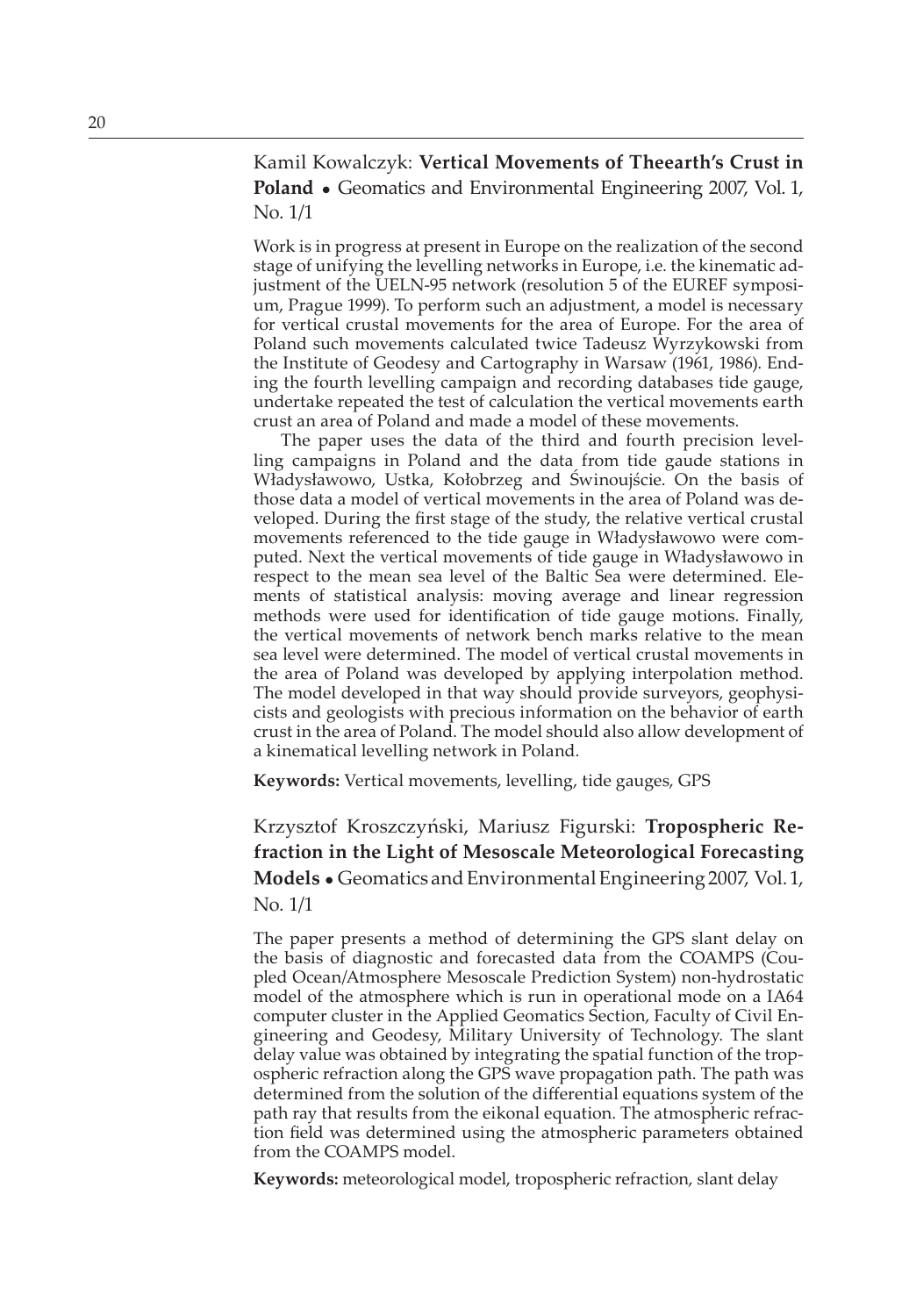Zofia Rzepecka, Alojzy Wasilewski: Influence of Adding Pseudolite Observations on GPS Determinations Under Conditions of Reduced Sky Visibility . Geomatics and Environmental Engineering 2007, Vol. 1, No. 1/1

Processing method of GPS integrated with pseudolite (PL) observations is shown in this report. Own software was created and applied for dealing with PL observations. The software takes advantage of the least squares sequential adjustment. An evidence of positive influence of augmentation GPS observations with additional observations to a PL, under assumption of various, simulated obstructions of the sky, is given.

Keywords: GPS, pseudosatelite

Zbigniew Szczerbowski, Piotr Banasik, Jacek Kudrys: The Example of GPS Technique Application for Height Measurements on Mining Areas • Geomatics And Environmental Engineering 2007, Vol. 1, No. 1/1

The popularization of GPS technique and global positioning system has led to increase practical Importance of satellite and classic survey combination. Thanks to adequately accurate geoid model advantages of satellite techniques proves execution of height measurements with accuracy that equals classic spirit leveling. The most discussions about GPS techniques concern reference system or geoid models. The small number of papers dealing with the problem of practical uses resulting from application of GPS technique to engineering practice (in the range of height measurements) does not allow to their dissemination (what implies economical effect as well). Presented paper discusses results of height measurements on Inowrocław region (reference measurements for mines' networks) and it is an example proving utility of GPS measurements in such works.

Keywords: GPS syrvey, Levelling, geoid, mining deformations

Tadeusz Szczutko: The study of the occurrence of cyclic errors in precise electromagnetic distance measuring instruments . Geomatics and Environmental Engineering 2007, Vol. 1, No. 1/1

In order to acquire the appropriate scale of geodetic special network, distance measuring instruments, which are used for measurement, should be calibrated in such a way as to eliminate systematic measurement errors of linear and cyclic character from the observation. Distance measuring instruments such as TC 2002, TCA 2003 made by Leica firm as well as Geodimeter GDM 640 ATS have been included in the study of the occurrence of cyclic errors. Hewlett-Packard HP 5529A interferential measurement set has been used as a length etalon to provide an ap-